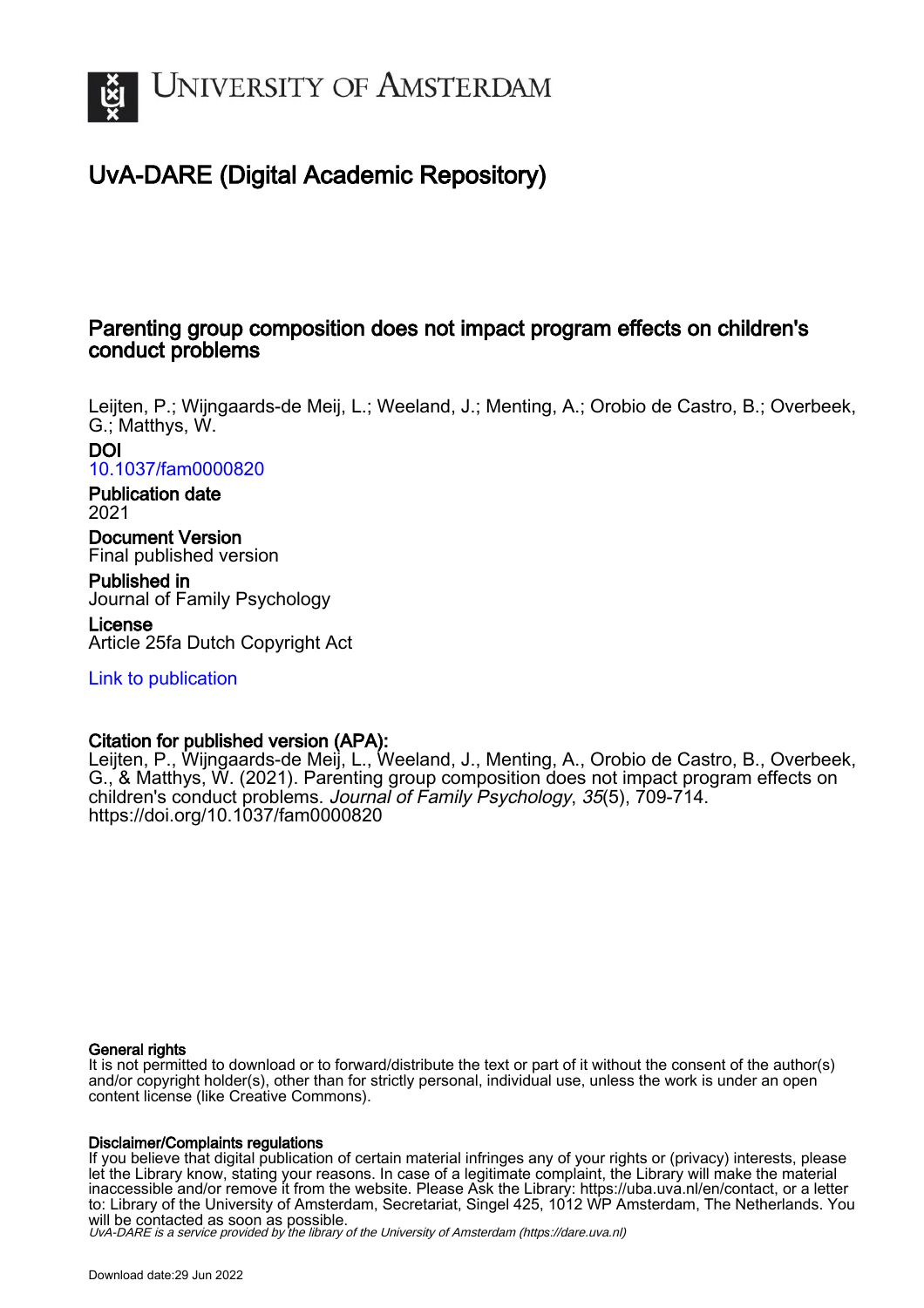

© 2021 American Psychological Association 2021, Vol. 35, No. 5, 709–714

https://doi.org/10.1037/fam0000820

# BRIEF REPORT

# Parenting Group Composition Does Not Impact Program Effects on Children's Conduct Problems

Patty Leijten<sup>1</sup>, Leoniek Wijngaards-de Meij<sup>2</sup>, Joyce Weeland<sup>3</sup>, Ankie Menting<sup>4</sup>, Bram Orobio de Castro<sup>1</sup>,

Geertjan Overbeek<sup>1</sup>, and Walter Matthys<sup>5</sup>

<sup>1</sup> Research Institute Child Development and Education, University of Amsterdam<sup>2</sup> Methodology and Statistics, Social and Behavioural Sciences, Utrecht University <sup>3</sup> Department of Psychology, Education & Child Studies, E

Many established parenting programs for children's conduct problems are delivered in groups. Various, and at times conflicting, beliefs exist about whether families fare better in groups with parents that are more similar to them, or in groups that are more diverse. We set out to test these beliefs empirically. We integrated data from four trials of the Incredible Years parenting program in the Netherlands, including 452 families (children age 2–10 years) participating in 44 parenting groups. We used multilevel regression to test whether families benefit more (or less) when they participate in a group with parents that are more similar to them in terms of ethnic background, educational level, and children's baseline conduct problems, Attention Deficit/Hyperactivity Disorder (ADHD) symptoms, and emotional problems. In addition, we tested whether relative group position effects were stronger for some families than for others (e.g., whether especially ethnic minority families benefit from groups that are more ethnically diverse). Families with more severe conduct problems benefited more, but they did not fare better (or worse) in groups where other families were more similar to them. Regarding the other group characteristics, families' relative group position did not predict parenting program effects on children's conduct problems. Our findings held across families with different sociodemographic backgrounds and different levels of children's ADHD symptoms and emotional problems. We found no evidence that parenting group composition impacts the effectiveness of the Incredible Years parenting program for children's conduct problems.

Keywords: parenting program, conduct problems, therapy groups, group composition

Supplemental materials: https://doi.org/10.1037/fam0000820.supp

Group therapy guidelines emphasize the importance of careful group composition (American Group Psychotherapy Association, 2007; Brabender, 2002). A good fit between the individuals in a group contributes to cohesion, self-disclosure, and positive change (Dinger & Schauenburg, 2010; Paulus et al., 2015). However, available theoretical and empirical literature provides contradicting advice on what makes a good fit. In this study, we tested whether families in the Incredible Years parenting program targeting children's conduct problems fare better in groups with parents that are more similar to them in terms of sociodemographic background (i.e., ethnic background and educational level) or the nature of

Ankie Menting **b** https://orcid.org/0000-0003-4434-3876

children's behavior problems (i.e., co-occurring ADHD symptoms and emotional problems).

Parenting programs are an established strategy to prevent and treat children's conduct problems (Leijten et al., 2019; Shaw & Taraban, 2017). Based on evidence that children's conduct problems are often maintained and amplified by coercive interactions in which parents and children unwittingly reinforce aversive behavior in each other (Patterson, 1982), most established programs are specifically designed to break these coercive interaction cycles. These programs support parents to increase positive interactions with their children (e.g., playtime), to reinforce positive child behavior (e.g., praise and incentives), and to avoid negative interactions (e.g., ignoring trivial misbehavior), in order to prevent unintended reinforcement of problematic behavior (Kaehler et al., 2016).

One of these programs is the Incredible Years parenting program (Webster-Stratton, 2001). Incredible Years was developed in the 1980s by Carolyn Webster-Stratton and shares much of its content with other empirically supported parenting programs (see Kaehler et al., 2016, for a review). A distinctive feature of Incredible Years is its collaborative approach. Instead of a didactic approach where therapists teach parents new skills, Incredible Years leaders guide parents in finding

This article was published Online First March 4, 2021.

Patty Leijten https://orcid.org/0000-0002-8828-4049

Joyce Weeland **D** https://orcid.org/0000-0003-2389-5110

Bram Orobio de Castro **https://orcid.org/0000-0001-5110-6153** 

Correspondence concerning this article should be addressed to Patty Leijten, Research Institute for Child Development and Education, University of Amsterdam, the Netherlands. Email: p.leijten@uva.nl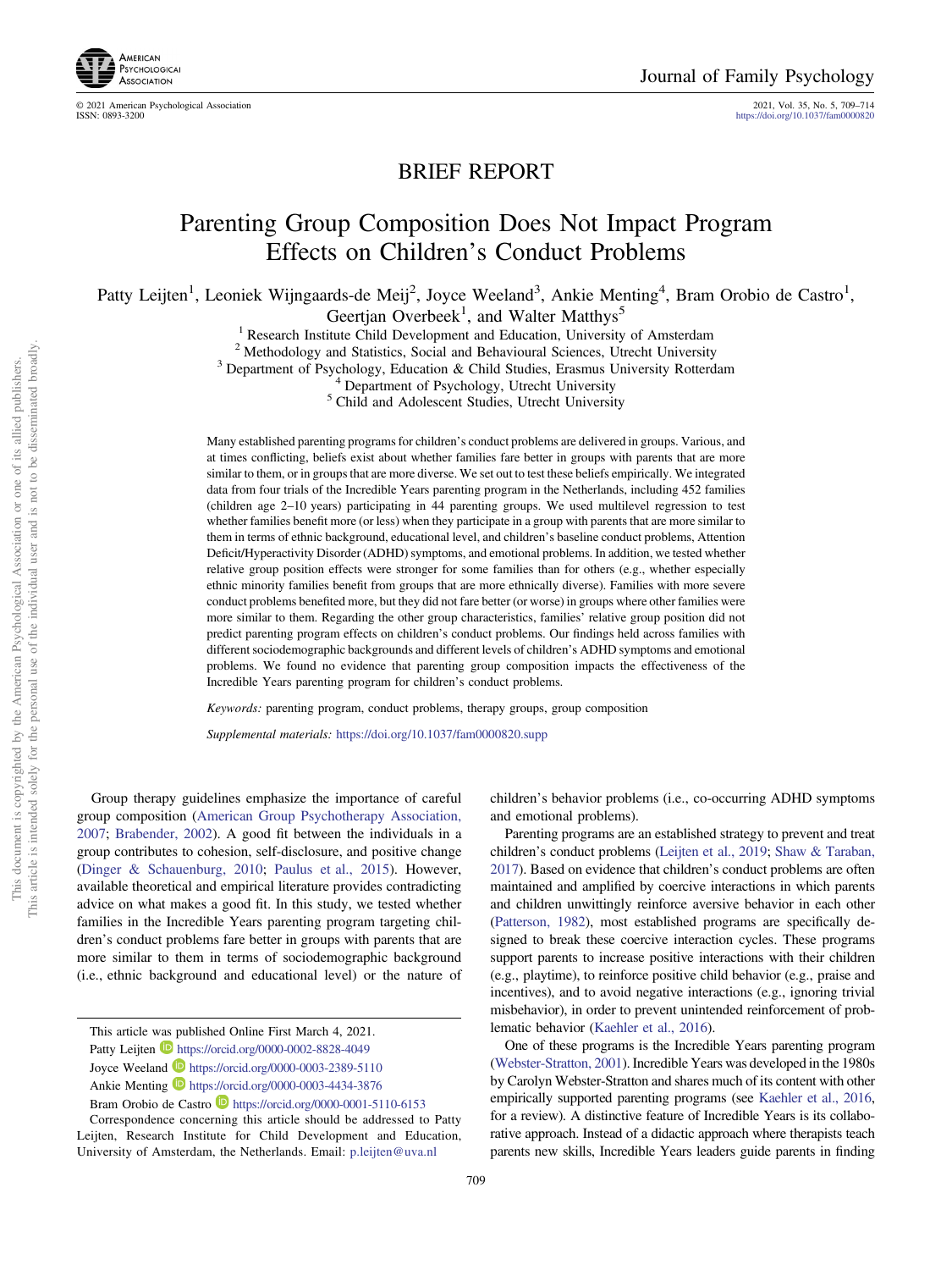effective strategies to achieve their personal parenting goals in ways that fit with their values. The Incredible Years parenting program has shown robust effects across settings and countries (Leijten et al., 2016; Menting et al., 2014).

Group programs allow for peer support and feedback, which may normalize parents' experiences and reduce feelings of isolation, and allow for active teaching methods such as brainstorms, discussions, and role-play (Webster-Stratton, 2001). In addition, group programs are a lower-cost alternative to individual programs, while they are not inferior in terms of effectiveness (e.g., Niec et al., 2016). The costs for group program typically range from \$345 to \$1,844, with a median of \$1,168 per family, compared to \$954 to \$7,001, with a median of \$2,578, for individual programs (Bonin et al., 2011).

Beliefs that parenting program effects depend on group composition are widespread, and sometimes lead to the formation of separate groups for parents based on ethnicity or the nature of children's behavior problems. Empirically, however, there is a lack of evidence to suggest that individuals fare better in groups where other families have similar ethnic and educational backgrounds. The feeling of being similar to others provides a basis for relationship building, increasing group identification, and commitment to group goals (Wilson et al., 2018). However, grouping families based on ethnic or educational backgrounds may risk parents to feel stereotyped, and normalizing experiences may be greater when families see that families with different backgrounds experience similar problems (Mørch et al., 2004).

Similarly, parents of children with complex problems sometimes indicate that meeting parents who are in a similar situation was important for their morale and self-esteem (Mørch et al., 2004). Parents may thus benefit more from groups in where other children's problems are similar to theirs, or at least not less complex: Some parents experience programs as less helpful when other families experience less severe difficulties (Furlong & McGilloway, 2012). Although the qualitative studies by Mørch et al. (2004) and Furlong and McGilloway (2012) did not examine this directly, parenting experiences such as program satisfaction and increased self-efficacy relate to improved child behavior (Mouton & Roskam, 2015; Sanders et al., 2000). Again, this similarity to other parents may be more important for some parents (e.g., those experiencing more severe ADHD symptoms or emotional problems) than for others. However, findings from other therapies suggest that having participants with milder problems in a group can help model adaptive strategies (Helgeson et al., 2000). Having families in the group that have more positive experiences might be important for the group morale, pleading for more heterogeneity. In the present study, we set out to test such group composition effects empirically. Because little is known about group effects in parenting programs, we did not have any a priori hypotheses about the direction of such effects.

# Methods

## Procedure Rigorous tests of group composition effects require sufficient numbers of groups from the same intervention program, to minimize confounding program-specific factors, and sufficient variation in group composition. We therefore integrated data from four trials of the Incredible Years parenting program in the Netherlands, including 452 families allocated to 44 groups (Table 1). All trials included

baseline assessments (i.e., within a few weeks prior to the start of the intervention) and immediate posttest assessments (i.e., within a few weeks after the end of the intervention). All study protocols were approved by internal review boards and all parents signed informed consent. Details regarding data integration are published elsewhere (Leijten, Raaijmakers, et al., 2018).

The combined sample included both homogenous and heterogeneous Incredible Years groups, in terms of family background and children's behavior problems (Figures 1a to 1e, included as Supplemental Material). For example, some groups included ethnic majority or ethnic minority families only, while others were more heterogeneous. This variation in group composition was central to our analyses—the ability to identify whether group composition matters depends on this variation.

#### Participants

Children ( $N = 452$ ; 40% girls) were between 2 and 10 years old  $(M = 5.79; SD = 1.76)$ . Because the majority of data came from one parent per family, we used data from one parent per family for all trials (94% mothers). Parents' highest educational level varied substantially (12% primary school; 23% secondary school; 27% lower vocational training; 26% higher vocational training; and 12% university or postgraduate). A small majority of the parents were of native Dutch decent (61%), other parents had recent family migration histories from North Africa (10%, mainly Morocco); Caribbean (9%); Latin America (5%); Turkey (5%); Europe or Northern America (5%); Sub-Saharan Africa (2%); Asia (2%); or the Middle East (1%). Children's conduct problems encompassed almost the full possible range on the Eyberg Child Behavior Inventory (ECBI; observed range 44–206, on a scale of 36–252;  $M = 127.56$ ,  $SD = 26.97$ ), and so did children's ADHD symptoms on the Strengths and Difficulties Questionnaire (SDQ; 1–10, reflecting the possible range;  $M = 5.36$ ,  $SD = 2.79$ ) and emotional problems on SDQ (1–10, reflecting the possible range;  $M = 3.06$ ,  $SD = 2.35$ ).

### Trials

Trials took place between 2004 and 2013. Trials #1 and #4 sent out screening questionnaires to all families with children in the right age range living in the targeted areas. Trial #2 recruited parents through Dutch detention records. Trial #3 recruited parents through a local outpatient clinic for child mental health problems, and through schools serving culturally diverse neighborhoods. Program delivery was overseen by the same team in all trials, most group leaders delivered groups in two different trials. All trials included baseline assessments (i.e., within a few weeks prior to the start of the intervention) and immediate posttest assessments (i.e., within a few weeks after the end of the intervention).

#### **Measures**

#### Children's Conduct Problems

In all trials parents completed the 36-item Intensity Scale of the ECBI measured on a 7-point scale  $(1 = "never"$  to  $7 = "always")$ (ECBI; Eyberg & Ross, 1978). Psychometric properties in Dutch samples are adequate (Abrahamse et al., 2015). Internal consistency was  $\alpha = .90$ .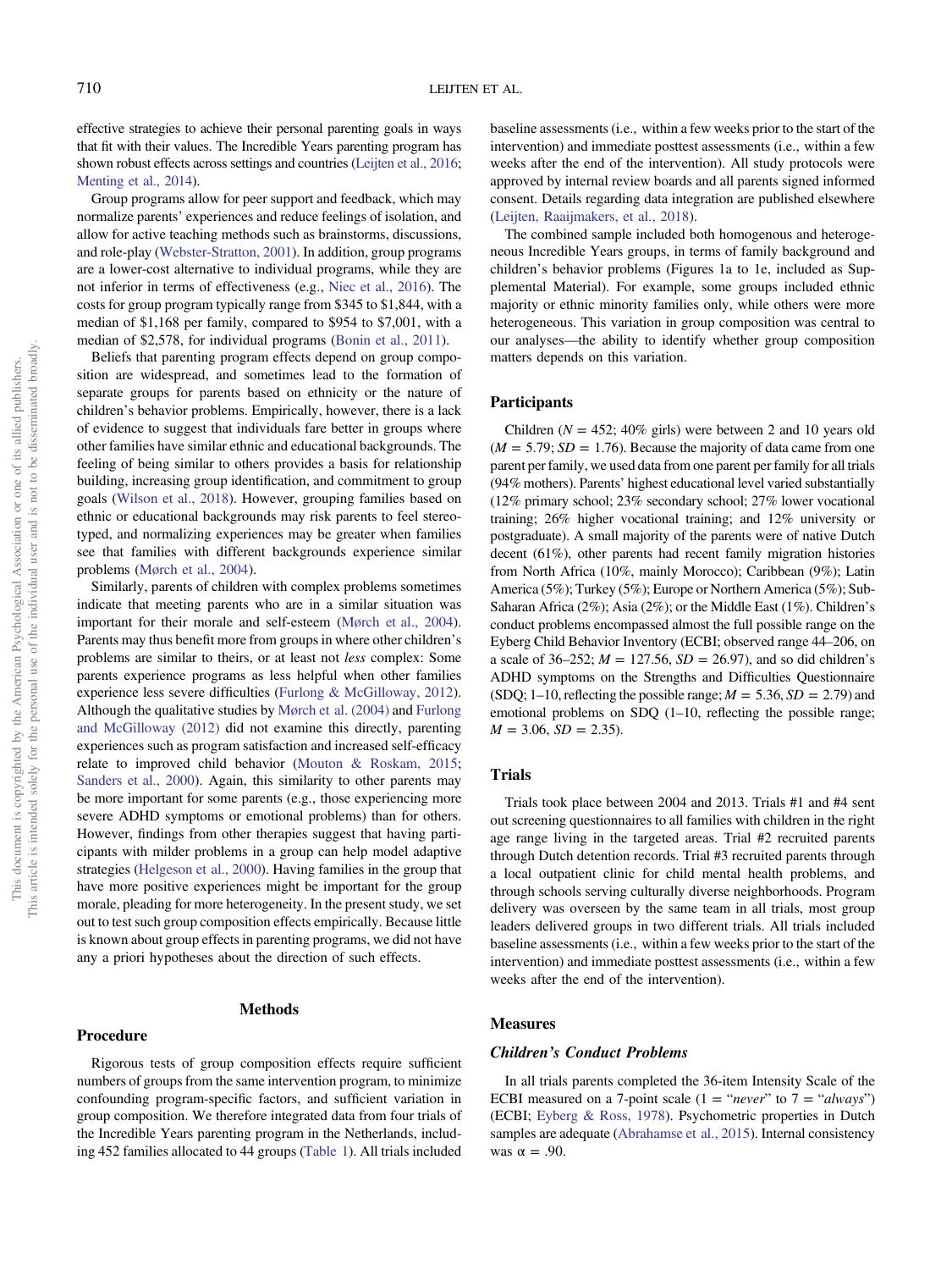| Table 1 |  |                                  |
|---------|--|----------------------------------|
|         |  | Trial and Family Characteristics |

|                                          | Trial #1<br>(Posthumus et al., 2012) | Trial #2<br>(Menting et al., 2014) | Trial #3<br>(Leijten, Raaijmakers, et al., 2017) | Trial #4<br>(Weeland et al., 2017) |
|------------------------------------------|--------------------------------------|------------------------------------|--------------------------------------------------|------------------------------------|
| Number of families (intervention only)   | 72                                   | 74                                 | 109                                              | 197                                |
| Number of Incredible Years groups        | 8                                    | 6                                  | 16                                               | 14                                 |
| Child age; $M(SD)$                       | 4.19(0.26)                           | 6.21(2.80)                         | 5.64(1.37)                                       | 6.30(1.36)                         |
| Child gender $(\%$ boys)                 | 71%                                  | 53%                                | 77%                                              | 62%                                |
| Educational level <sup>a</sup> ; $M(SD)$ | 3.61(.85)                            | 1.81(0.96)                         | 2.59(1.12)                                       | 3.44(1.03)                         |
| % Ethnic minority                        | 8%                                   | 77%                                | 64%                                              | 13%                                |
| Baseline conduct problems; $M(SD)$       | 129.88 (26.98)                       | 110.09 (31.13)                     | 124.17 (33.03)                                   | 133.27 (19.24)                     |
| Baseline ADHD symptoms; $M(SD)$          | 4.99(2.80)                           | 4.19(2.67)                         | 5.61(2.76)                                       | 5.74(2.73)                         |
| Baseline emotional problems; $M(SD)$     | 2.20(1.76)                           | 2.37(2.01)                         | 3.22(2.37)                                       | 3.45(2.49)                         |

*Note.* <sup>a</sup>l = primary education or less; 2 = secondary education; 3 = intermediate vocational; 4 = higher vocational; 5 = university.

#### Children's ADHD Symptoms

In three trials parents completed the five-item Hyperactivity and Inattention scale of the SDQ (Goodman, 1997), measured on a 3-point scale ( $0 = not true$  to  $2 = certainly true$ ); in one trial parents completed the five-item Inattention Problems scale of the Child Behavior Checklist (CBCL; Achenbach & Rescorla, 2000), measured on a three-point scale (0 = "*not true*" to 2 = "*very true or* often true"). CBCL scores were converted to SDQ scores using norm deviation scores. This means a child's CBCL score was converted to its norm deviation score (i.e., the number of standard deviations the child scores above or below the population mean) using CBCL norm scores (Achenbach & Rescorla, 2000). This norm deviation score was then converted to an SDQ score using SDQ norm scores (National Health Interview Survey [NHIS], 2001). The SDQ and CBCL are both well established for screening ADHD symptoms and the scales correlate well (Goodman & Scott, 1999). Both scales showed good internal consistency in this study ( $\alpha$  = .78−.80). As predictors of program effects, we calculated the group mean (Level 2) and the deviation of the family score to the group mean (Level 1).

#### Children's Emotional Symptoms

In three trials, parents completed the 5-item Emotional Problems scale of the SDQ; in one trial, parents completed the 36-item Internalizing scale of the CBCL. CBCL scores were converted to SDQ scores using norm deviation scores. The internal consistency of the two scales in this study was  $\alpha = .64-.67$ . As predictors of program effects, we calculated the group mean (Level 2) and the deviation of the family score to the group mean (Level 1).

#### **Ethnicity**

Parents in three trials reported their own ethnic background, based on their country of origin. Parents in one trial reported their child's ethnic background. For the parents in this trial (18% of all parents) we estimated their ethnic background based on their child's ethnic background. As a predictor of program effects, we calculated the proportion of other families in the group with a similar ethnic background as the target family.

#### Educational Level

Parents reported their highest completed educational level. As a predictor of program effects, we calculated the proportion of other parents in the group that are in the same dichotomized class: Lower educational level (primary and secondary education) or higher educational level (intermediate or higher vocational training, and university).

#### Parenting Program

Core components of the Incredible Years program (Webster-Stratton, 2001) include child-led play, positive reinforcement techniques, limit setting, and nonviolent disciplining behavior, and coaching children's emotional, social, and academic skills. The program adopts a collaborative coaching model that uses video vignettes, group discussions, and role-play to encourage parents to come up with their own solutions for challenging parenting situations. In all trials, groups were led by two group leaders, at least one of them Incredible Years certified. Twenty-five percent of the groups had a group leader from an ethnic minority. Program fidelity was monitored by videotaping sessions and discussing these in frequent supervision meetings. Groups were conducted in Dutch. Parents with language difficulties were supported by other parents who helped translating. We offered interpreters, but all parents preferred informal support from other parents. Across trials, 16% of the families allocated to Incredible Years did not attend any session. These families were excluded from the analyses, because they cannot have contributed to group dynamics. Other parents attended on average 68–79% of the sessions.

#### Analytic Strategy

We performed multilevel analyses in HLM 6.08 (Raudenbush et al., 2004): Families (Level 1) were nested in Incredible Years groups (Level 2). Covariates were the trial (dummy coded; Trial #4 served as reference), children's baseline levels of conduct problems. First, for families' relative group position regarding ethnicity and educational background, we tested whether the percentage of families in the group with a similar ethnic background, and the percentage of families in the group with a similar educational level, predicted program effects on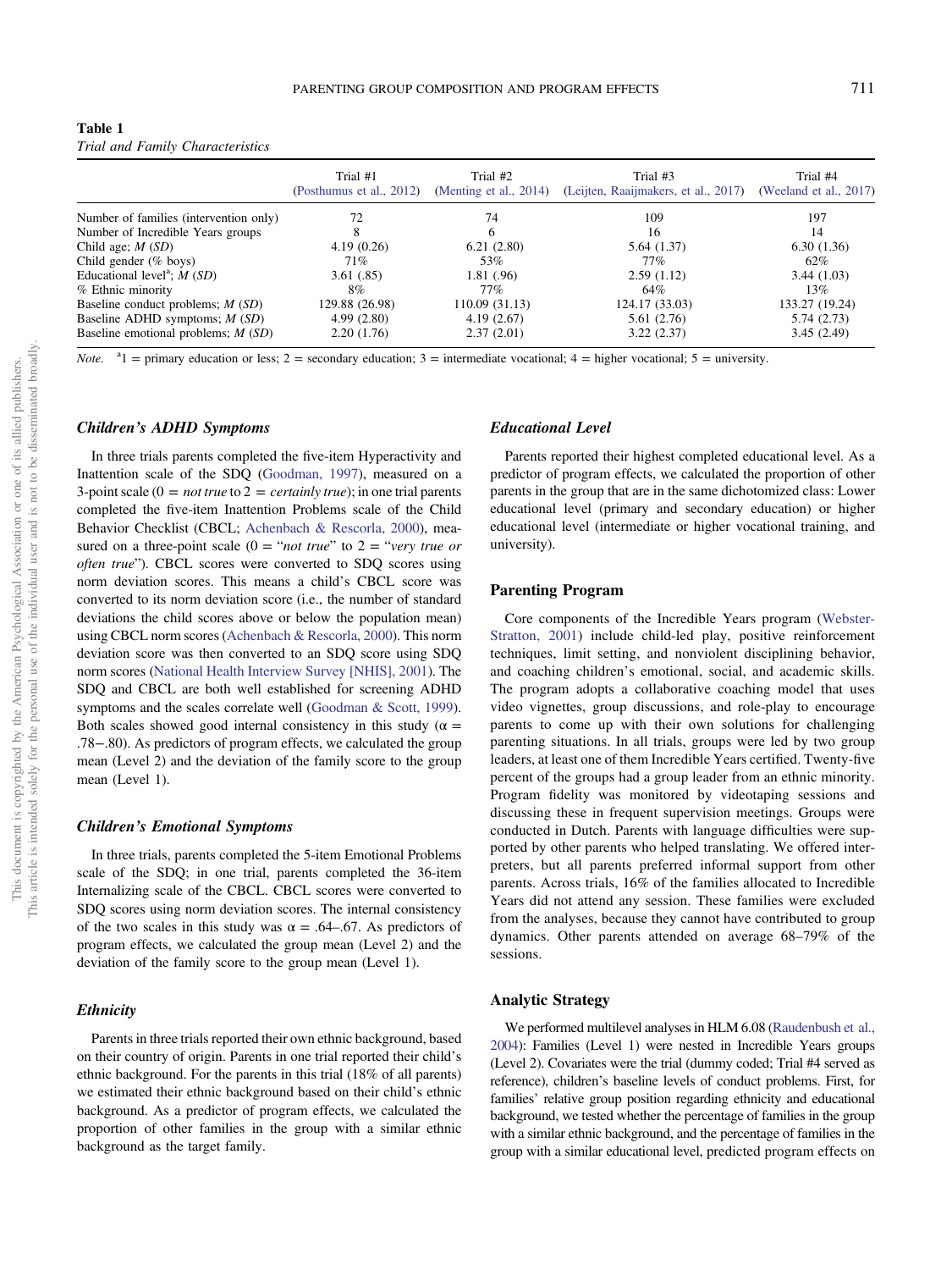children's conduct problems. Regarding children's conduct problems, ADHD symptoms, and emotional problems, we tested whether an individual family deviation from the group mean predicted program effects. Second, to test whether relative group position mattered more for some families than for others, we added the ethnic background  $\times$  percentage of families in the group with the same ethnic background interaction term as a predictor of program effects, and a similar interaction term for educational level. Regarding children's conduct problems, ADHD symptoms, and emotional problems, we tested for each variable (i.e., family deviation from group mean) random slopes at the group level. If these random slopes were significant, we added the cross-level interaction term (i.e., family individual deviation from the group mean  $\times$  group mean) to the model. We used full maximum likelihood estimation. Continuous variables were grand mean-centered and dichotomous variables were dummy-coded. Assumptions were checked and the final model was run both with and without two outliers at the group level and one at the family level, providing similar results for all relevant outcomes. No meaningful power analysis could be conducted because statistical power in multilevel analyses depends on, among other things, differences in group size, effects across groups, and across trials. Many of these parameters are unknown and there currently is no literature to guide estimations of these parameters, or of the magnitude of the expected effects. That said, our analyses are likely to be better powered than those of individual trials, because our combined sample of four trials is substantially larger than that of most individual trials.

#### Results

#### Overall Program Effects

The main effects of the Incredible Years program on children's conduct problems are reported elsewhere (Leijten, Raaijmakers, et al., 2018). Children's conduct problem scores changed from  $M = 127.56$  $(SD = 26.97)$  to  $M = 116.61$   $(SD = 24.39)$ , a significant change in comparison with the control condition, where scores changed from  $M = 129.33$  (SD = 25.11) to  $M = 125.14$  (SD = 25.63),  $d = -0.34$  $(95\% \text{ CI} = -0.49 \text{ to } -0.19)$ . Groups ranged in size from 3 to 18 families  $(M = 9)$ . The group size was unrelated to program effects linear  $F(1, 336) = 1.63, p = .202$ ; quadratic  $F(1, 335) = 1.61, p = .202$ .

The ICC of the unconditional model was 0.18 (Step 1 total variance =  $501.45 + 111.92 = 613.37$ , Step 2 variance Level 2/total variance =  $111.92/613.37 = 0.18$ ). There was a significant variance at the level of the 44 groups, with program effects being stronger in some groups than in others ( $\sigma^2 = 96.12$ ,  $p < .001$ ), indicating the importance of studying group characteristics as predictors of program effects. Families' relative group position regarding ethnicity and educational level, and regarding children's baseline conduct problems, ADHD symptoms, and emotional problems, were correlated and therefore included in the same model.

### Families' Group Position Regarding Ethnicity and Educational Level

Families' relative ethnic and educational group position characteristics did not predict Incredible Years parenting program effects (Table 2). This means families did not benefit more in terms of reduced child conduct problems when other families in

#### Table 2

Relative Position in Group Regarding Sociodemographic Background as Predictor of Postintervention Conduct Problems

|                                                | Model 1  | Model 2  | Model 3  |
|------------------------------------------------|----------|----------|----------|
| Trial 1                                        | $-2.11$  | $-1.99$  | $-2.24$  |
| Trail 2                                        | $-13.45$ | $-13.92$ | $-10.52$ |
| Trial 3                                        | $-4.30$  | $-5.36$  | $-2.61$  |
| Conduct problems (baseline)                    | 0.58     | 0.58     | 0.57     |
| Ethnic background                              | $-3.70$  | $-2.07$  | $-6.33$  |
| (individual family level)                      |          |          |          |
| <b>Educational level</b>                       | 0.30     | 0.52     | 0.26     |
| (individual family level)                      |          |          |          |
| Ethnic background (proportion similar)         |          | 4.78     | 17.69    |
| Educational level (proportion similar)         |          | $-2.60$  | $-3.06$  |
| Ethnic background $\times$ Proportion similar  |          |          | $-23.72$ |
| Educational level $\times$ Proportion similar  |          |          | $-5.91$  |
|                                                | 312.52   | 311.15   | 306.60   |
| $\sigma_{\rm e}^2$<br>σ <sup>2</sup> intercept | 0.15     | .13      | 0.14     |
| Degrees of freedom (DF)                        | 9        | 11       | 13       |
| Deviance                                       | 2,368.88 | 2,367.65 | 2,363.59 |

*Note.* Variances in *bold* indicate significance at  $p < .05$ .

the group had more similar or more diverse ethnic or educational backgrounds. There also were no significant group composition  $\times$  individual family characteristic interaction effects. This means that the absence of group composition effects held for families from the ethnic majority and ethnic minority, and for families with lower and higher educational backgrounds.

#### Table 3

Relative Position in Group Regarding Children's Baseline Level of Conduct Problems, ADHD Symptoms, and Emotional Problems as Predictors of Postintervention Conduct Problems

|                                                                                                         |         | Model 1 Model 2 Model 3    |         |
|---------------------------------------------------------------------------------------------------------|---------|----------------------------|---------|
| Trial 1                                                                                                 | $-1.59$ | $-1.59$                    | $-1.47$ |
| Trail 2                                                                                                 | $-7.59$ | $-7.59$                    | $-7.37$ |
| Trial 3                                                                                                 | $-1.63$ | $-1.63$                    | $-1.65$ |
| Conduct problems group mean                                                                             | 0.94    | 0.94                       | 0.94    |
| ADHD symptoms group mean                                                                                | $-1.18$ | $-1.18$                    | $-1.15$ |
| Emotional problems group mean                                                                           | $-0.94$ | $-0.94$                    | $-0.91$ |
| Conduct problems deviation from group<br>mean                                                           |         | 0.53                       | 0.54    |
| ADHD symptoms deviation from group<br>mean                                                              |         | 0.16                       | 0.12    |
| Emotional problems deviation from<br>group mean                                                         |         | $-0.26$                    | $-0.39$ |
| ADHD group mean $\times$ Deviation from<br>group mean*<br>$\sigma_e^2$<br>$\sigma_{\text{intercept}}^2$ |         |                            | $-0.09$ |
|                                                                                                         | 475.39  | 318.16                     | 311.23  |
|                                                                                                         | 0.20    | 0.19                       | 1.20    |
| $\sigma$ <sub>SDQ</sub> ADHD                                                                            |         |                            | 1.26    |
| DF                                                                                                      | 9       | 12                         | 21      |
| Deviance                                                                                                |         | 2,477.52 2,376.58 2,374.63 |         |

Note. \* Regression coefficient variance was significant for individual family level baseline ADHD symptoms, but not for individual family level baseline conduct problems and baseline emotional problems. This means groups do not differ in their relation between individual family level conduct problems and emotional problems and program outcomes. This means interaction effects could not be added to the model. Variances in *bold* indicate significance at  $p < .05$ .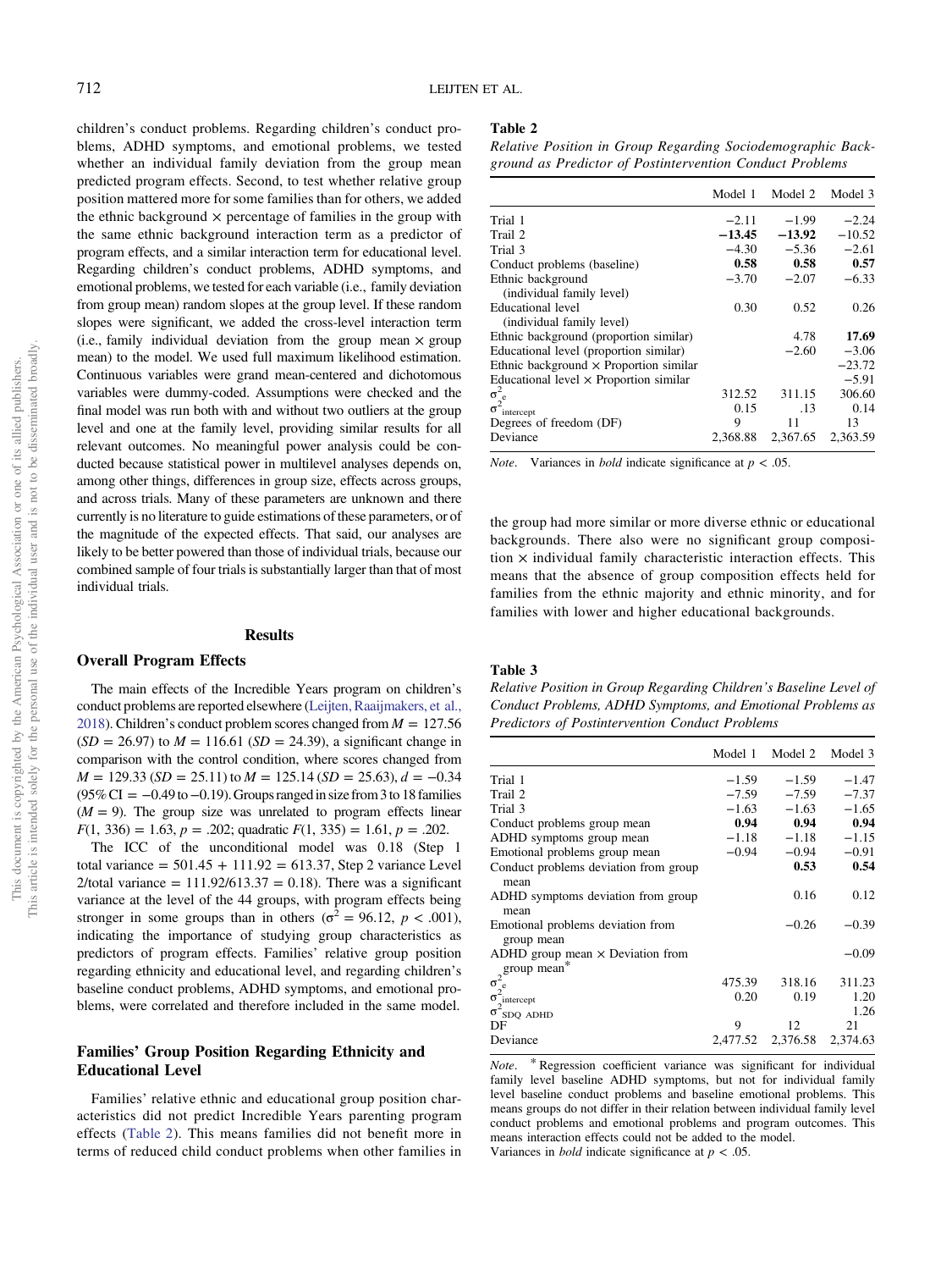### Families' Group Position Regarding Baseline Conduct Problems, ADHD Symptoms, and Emotional Problems

None of the relative group position characteristics predicted Incredible Years parenting program effects (Table 3). Families with children with more severe conduct problems at baseline benefited more, both at the group level (groups where the mean level of children's conduct problems was higher benefited more) and at the individual family level (families whose children shoed more conduct problems than the average group level). Importantly, however, there was no interaction effect suggesting that families experiencing more conduct problems benefited more from groups whether other families also experienced more conduct problems. Groups where the mean level of children's ADHD symptoms or emotional problems in the group was higher (or lower) did not benefit more, and families where children's ADHD symptoms or emotional problems deviated more (or less) from the group mean did not benefit more. There also was no significant group mean  $\times$  family deviation from the group mean interaction effects. This means that the absence of group composition effects held for families experiencing less or more ADHD symptoms, and for families experiencing less or more emotional problems.

#### Discussion

We tested whether families in the Incredible Years parenting program for children's conduct problems fare better when other families in the parenting group are more similar to them in terms of their sociodemographic backgrounds and level of children's conduct problems, ADHD symptoms, and emotional problems. This was not the case. We found no evidence to suggest that parenting group composition predicted how much families benefit. This finding held across families with different demographic backgrounds, and different types of children's problem behavior. In line with earlier findings (e.g., Leijten, Raaijmakers, et al., 2018), we found that families experiencing more severe conduct problems benefited more, but they did not fare better (or worse) in groups where other families were more similar to them.

Our findings contradict some qualitative work that group composition does matter (e.g., Furlong & McGilloway, 2012; Mørch et al., 2004). It might be that some families prefer some groups over others (as picked up by these qualitative studies), but that there are no general "rules" that hold for large numbers of families. Alternatively, it might be that while families prefer some groups over others, these preferences do not translate into program benefits.

The Incredible Years program explicitly emphasizes collaboration and peer support, including weekly phone calls with a peer to support and inspire each other, and the use of positive feedback for the skills parents use in role-plays. These activities may increase group cohesion, independent of families' individual backgrounds, strengths, and difficulties. We cannot be sure that our findings generalize to other established group parenting programs that tend to focus on the same family dynamics, but that often use different delivery methods (Kaehler et al., 2016).

Our findings are reassuring for professionals who need to decide which parents participate together in parenting groups. Based on our findings, no particular efforts need to be made to ensure sufficient levels of homogeneity (or heterogeneity) regarding families' sociodemographic background, or the severity and nature of children's behavior problems. That said, individual families may have preferences that require consideration. For example, in some communities, parents prefer separate groups for mothers and fathers (Leijten, Raaijmakers, et al., 2017), and parents may be less likely to dropout if their program delivery preferences are taken into account (He et al., 2015).

Study strengths include our data integration procedures that minimized confounding program factors (by using the same parenting program that was implemented in a similar way in all four trials), and maximized variation in the nature and homogeneity of the parenting groups (by integrating data from groups in outpatient psychiatric clinics to schools serving economically disadvantaged neighborhoods). Study limitations include, first, that we compared the effects of existing groups that varied in their composition families were not randomized to groups with different compositions. We, therefore, test associations between group characteristics and program effects, rather than causal effects of group characteristics on program effects. Second, although we are, to our knowledge, the first to integrate data from 44 parenting groups, 44 groups is still a fairly limited number, especially to test family by group interaction effects. The recent increase in individual participant data metaanalyses of family intervention effects (e.g., Brown et al., 2018) may allow for replication of our findings in larger pooled samples, and in different family programs. Third, we studied group composition in relation to program effects specifically. Future research should extend this to attrition—parental motivations for engagement and drop-out and the possible role of group composition in this. Attrition is a serious concern in parenting programs: Approximately 25% of parents who are eligible and invited to participate never enroll, and an additional 26% drop-out before completing the program (Chacko et al., 2016). Research on group effects, and quantitative research in particular, is scarce. Yet, many parenting programs use group formats. We hope future research will work toward an evidence base of parenting group composition effects, including other outcomes such as parenting behavior and attrition. This can be done using existing data from intervention trials, integrating individual participant data from multiple trials to increase sample size and variance in group composition if needed.

We hope this study will provide a basis for future research on how group programs for parents can be optimized. Anyone who has ever led a parenting group has noticed that some families seem more comfortable in the group than others. More rigorous investigations on how group composition impacts group processes and individual family outcomes will allow practitioners to make increasingly evidence-informed decisions when assigning families to parenting groups.

#### References

- Abrahamse, M. E., Junger, M., Leijten, P., Boer, F., & Lindauer, R. J. L. (2015). Psychometric properties of the Dutch Eyberg Child Behavior Inventory (ECBI) in a community sample and a multi-ethnic clinical sample. Journal of Psychopathology and Behavioral Assessment, 37, 679-691. https://doi.org/10.1007/s10862-015-9482-1
- Achenbach, T. M., & Rescorla, L. A. (2000). Manual for the ASEBA preschool forms and profiles. University of Vermont, Research Center for Children, Youth, and Families
- American Group Psychotherapy Association. (2007). Practice guidelines for group psychotherapy.
- Bonin, E. M., Stevens, M., Beecham, J., Byford, S., & Parsonage, M. (2011). Costs and longer-term savings of parenting programmes for the prevention